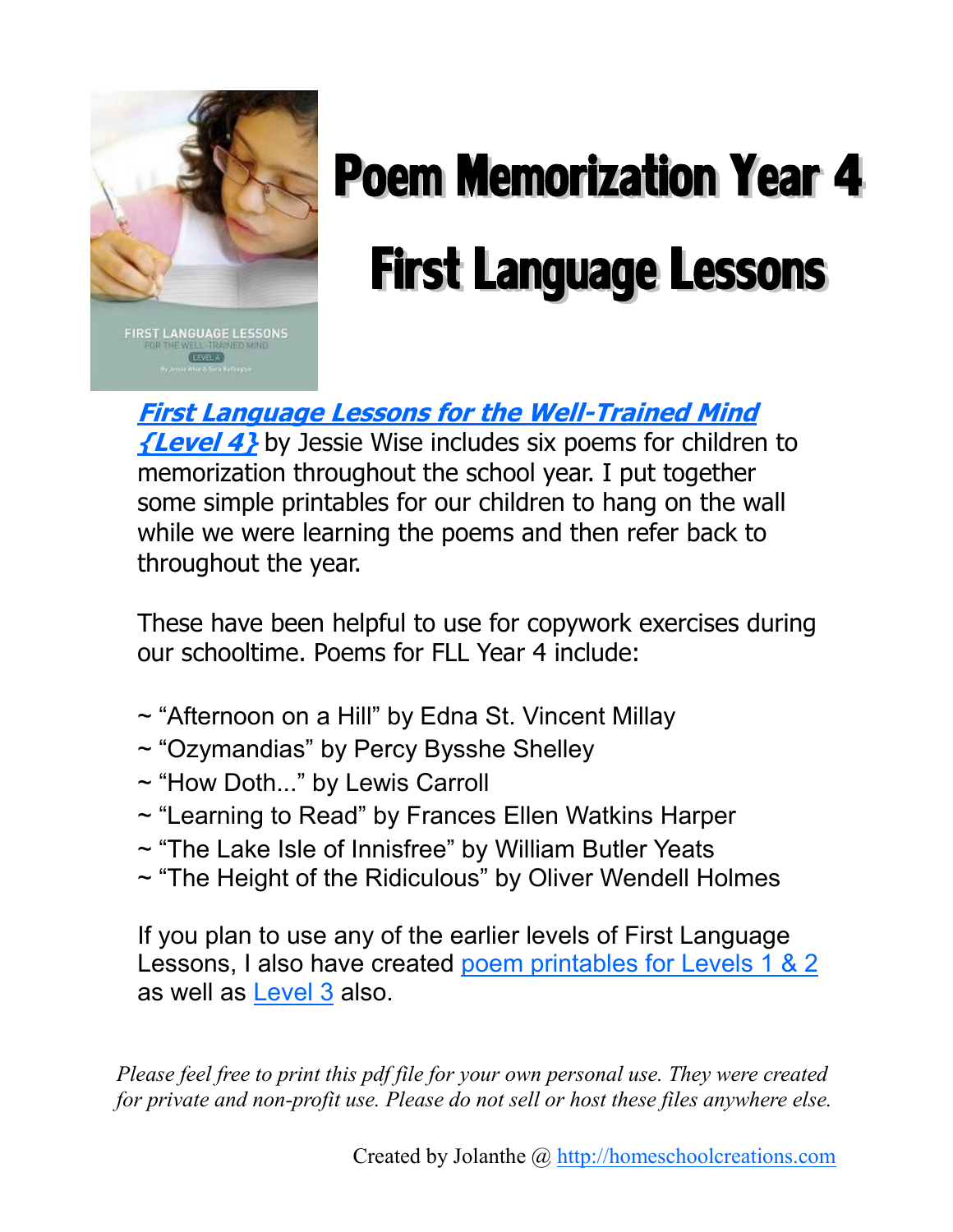### **Afternoon on a Hill** by Edna St. Vincent Millay

I will be the gladdest thing Under the sun! I will touch a hundred flowers And not pick one.

I will look at cliffs and clouds With quiet eyes, Watch the wind bow down the grass, And the grass rise.

And when the lights begin to show Up from the town, I will mark which must be mine, And then start down!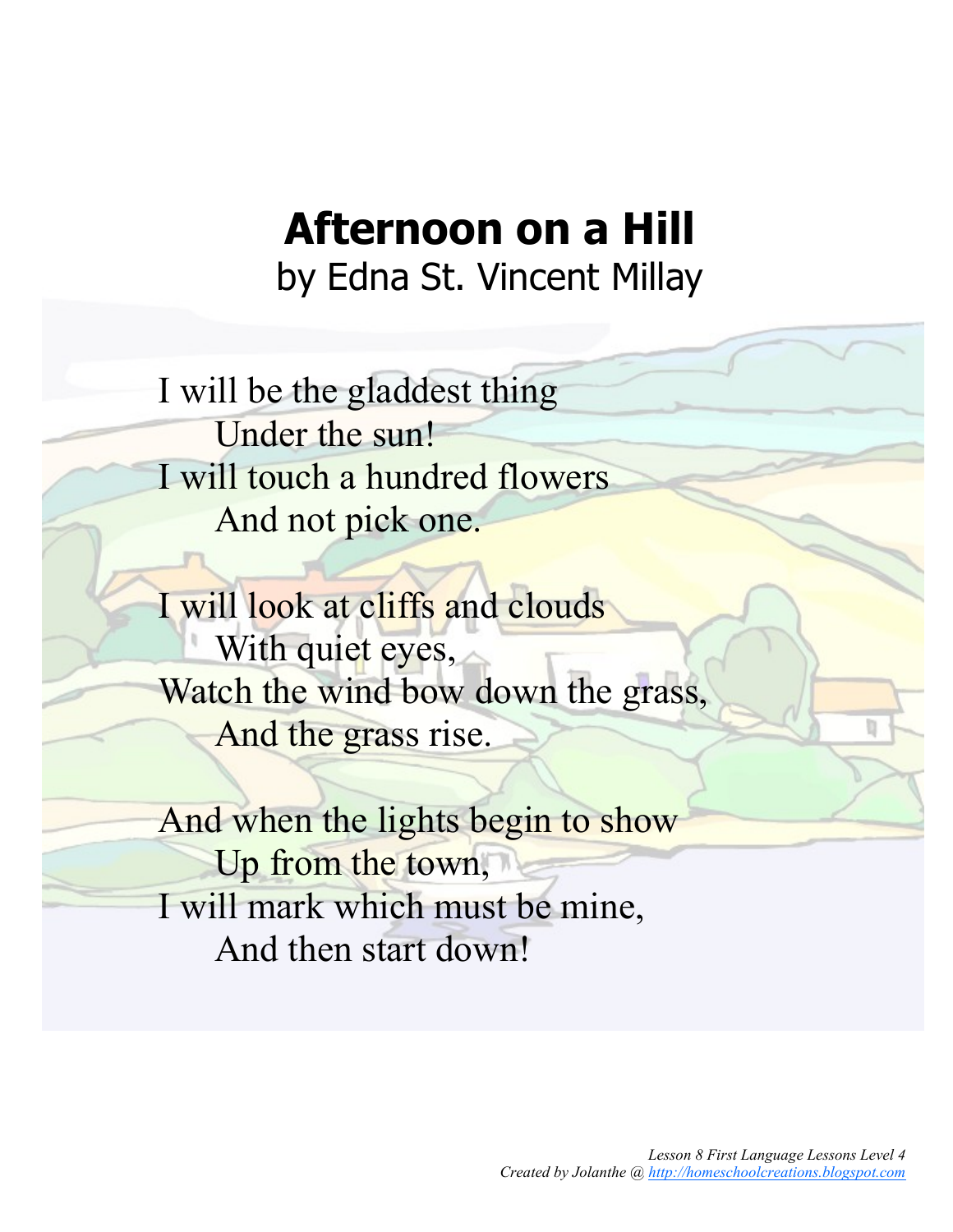## **"Ozymandias"** by Percy Bysshe Shelley

I met a traveller from an antique land Who said: "Two vast and trunkless legs of stone Stand in the desert. Near them, on the sand, Half sunk, a shattered visage lies, whose frown, And wrinkled lip, and sneer of cold command, Tell that its sculptor well those passions read Which yet survive, stamped on these lifeless things, The hand that mocked them, and the heart that fed: And on the pedestal these words appear: 'My name is Ozymandias, king of kings: Look on my works, ye Mighty, and despair!' Nothing beside remains. Round the decay Of that colossal wreck, boundless and bare The lone and level sands stretch far away."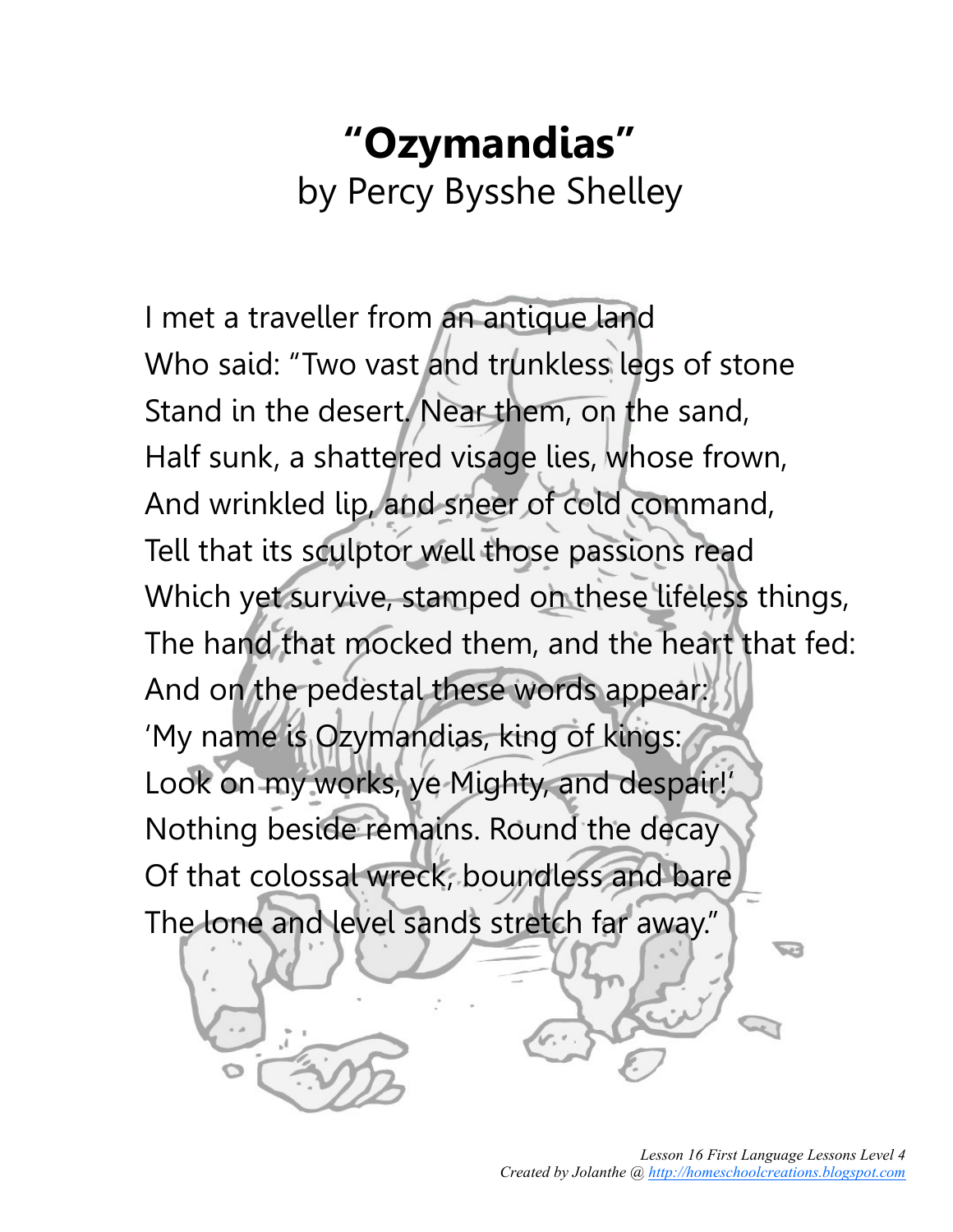## **"How Doth..."** by Lewis Carroll

How doth the little crocodile Improve his shining tail, And pour the waters of the Nile On every golden scale!

How cheerfully he seems to grin, How neatly spreads his claws, And welcomes little fishes in With gently smiling jaws!

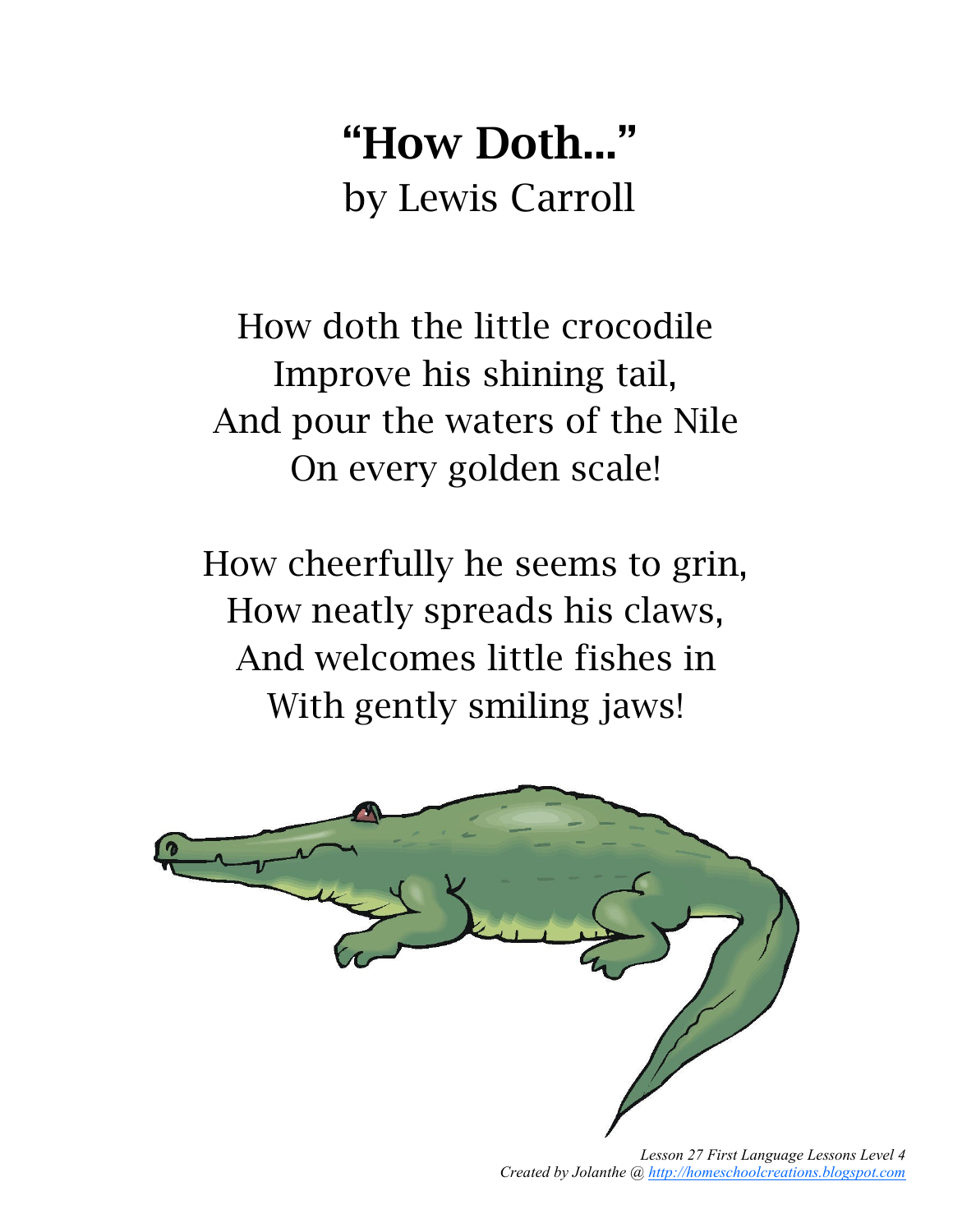## **Learning to Read** by Frances Ellen Watkins Harper

Very soon the Yankee teachers Came down and set up school; But, oh! How the Rebs did hate it, --- It was agin' their rule.

Our masters always tried to hide Book learning from our eyes: Knowledge didn't agree with slavery --- 'Twould make us all too wise.

But some of us would try to steal A little from a book, And put the words together, And learn by hook or crook.

I remember Uncle Caldwell, Who took pot liquor fat And greased the pages of his book, And hid it in his hat.

And had his master ever seen The leaves upon his head, He'd had thought them greasy papers, But nothing to be read.

And there was Mr. Turner's Ben, Who heard the children spell, And picked the words right up by heart, And learned to read 'em well.

Well, the Northern folks kept sending The Yankee teacher down; And they stood right up and helped us, Though the Rebs did sneer and frown.

And I longed to read my Bible, For precious words it said; But when I begun to learn it, Folks just shook their heads,

And said there is no use trying, Oh! Chloe, you're too late; But as I was rising sixty, I had no time to wait.

So I got a pair of glasses, And straight to work I went, And never stopped till I could read The hymns and Testament.

Then I got a little cabin A place to call my own --- And I felt as independent As the queen upon her throne.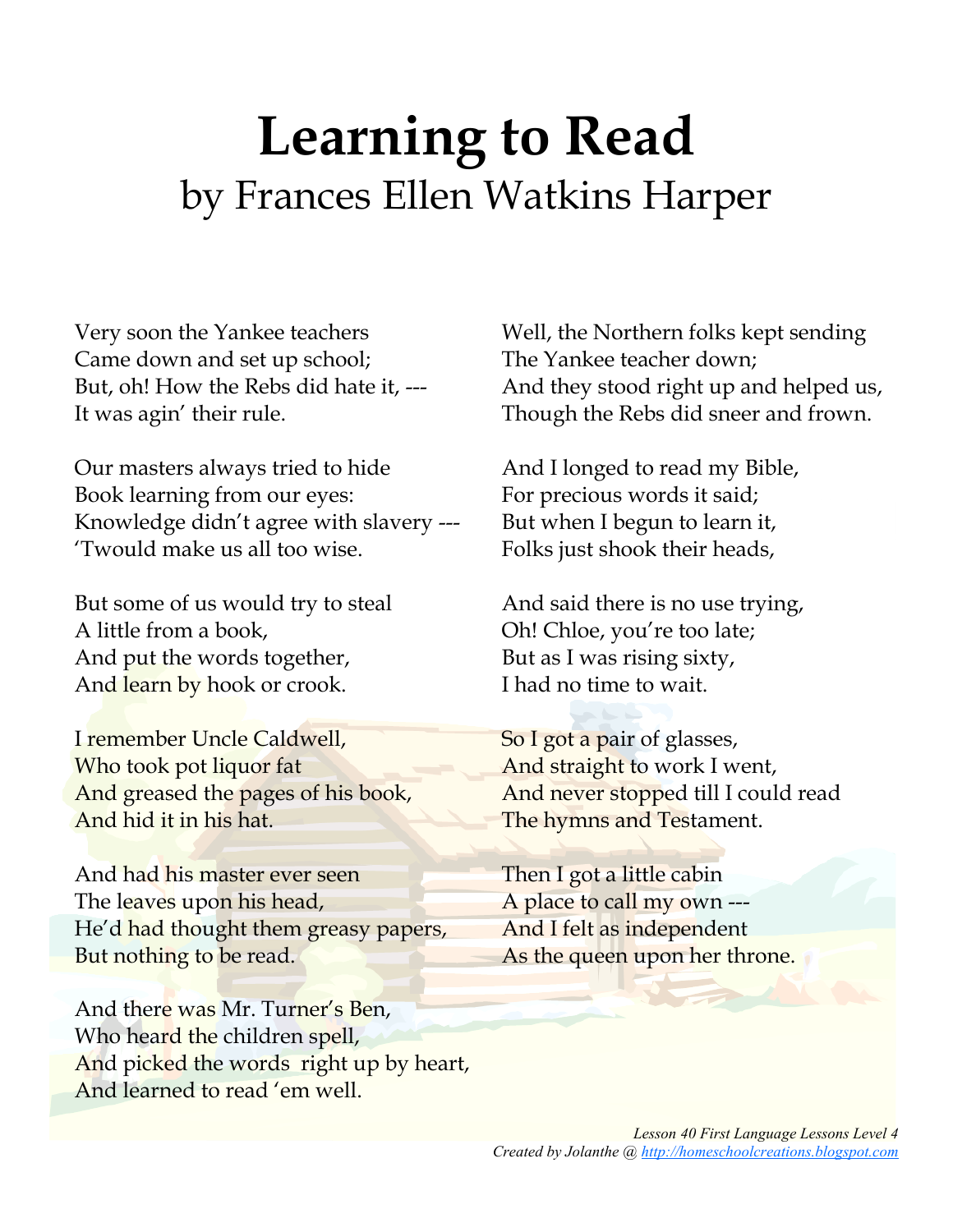### **The Lake Isle of Innisfree** by William Butler Yeats

I will arise and go now, and go to Innisfree, And a small cabin build there, of clay and wattles made: Nine bean rows will I have there, a hive for the honey bee, And live alone in the bee-loud glade.

And I shall have some peace there, for peace comes dropping slow, Dropping from the veils of the morning to where the cricket sings; There midnight's all a glimmer, and noon a purple glow, And evening full of the linnet's wings.

I will arise and go now, for always night and day I hear the lake water lapping with the low sounds by the shore; While I stand on the roadway, or on the pavements gray, I hear it in the deep heart's core.



*Lesson 53 First Language Lessons Level 4 Created by Jolanthe @ [http://homeschoolcreations.blogspot.com](http://homeschoolcreations.blogspot.com/)*